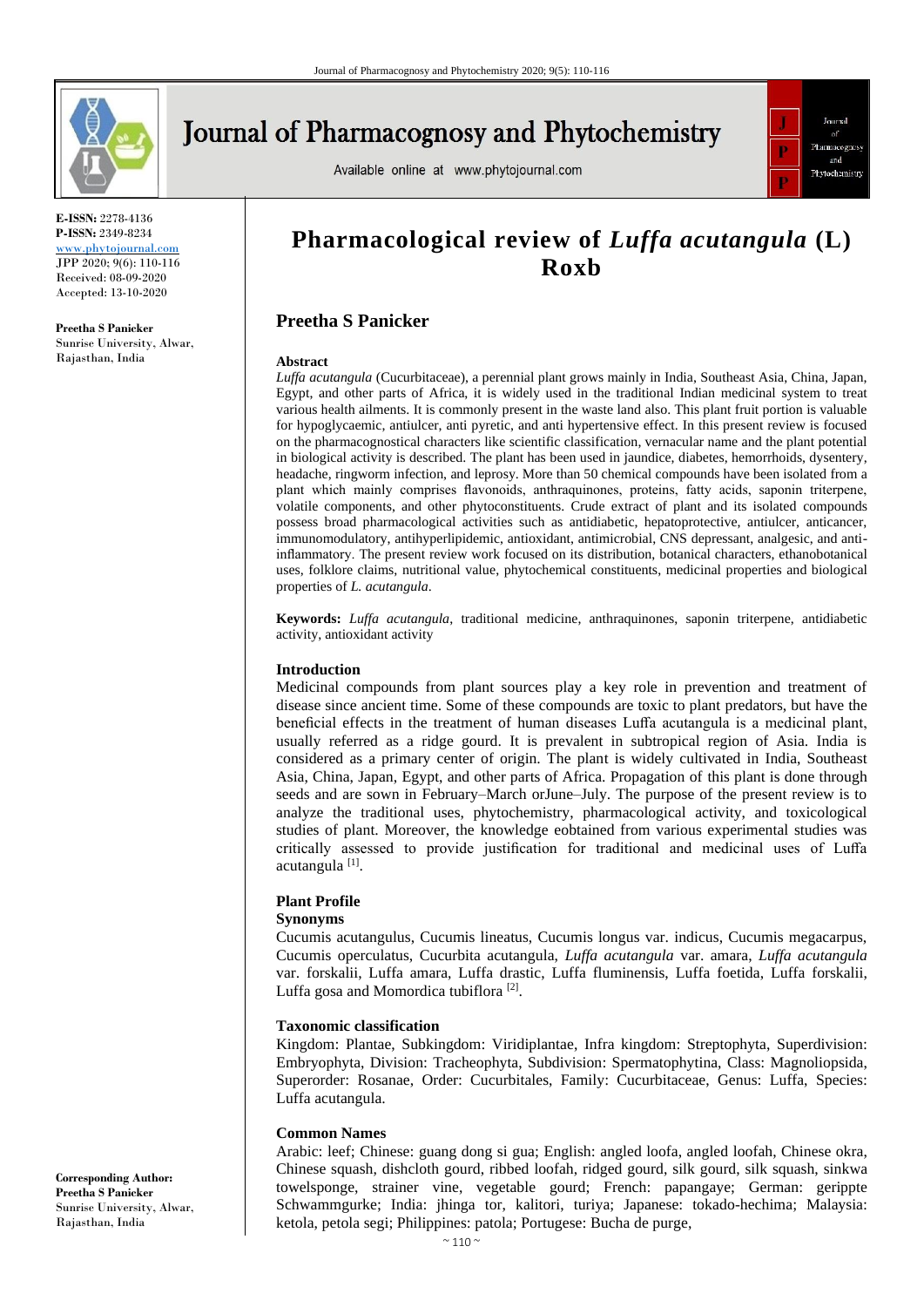Lufa riscada; Russian: ljufa; Spanish: espoja, esponja, esponja estropajo, muñeco, servilleta de pobre; Swedish: kantgurka; Vietnam: muop khia <a>[3]</a>.

#### **Distribution**

*Luffa acutangula* is native to Indian subcontinent (India and Pakistan) and naturalized through out tropics and subtropics. It was found in Asia: (Bangladesh, China, Hong Kong. India, Japan, Kazakhstan, Malaysia, Myanmar, Pakistan, Philippines, Sri Lanka, Taiwan, Thailand, Vietnam, Yemen); Africa: (Benin, Chad, Ghana, Kenya, Madagascar, Mauritius, Mozambique, Nigeria, Sierra Leone, Uganda); North America: (USA, Mexico); Central America and Caribbean: (Costa Rica, Cuba, Dominican Republic, El Salvador, jamaica, Martinique, Puerto Rico, Trinidad and Tobago); South America: (Brazil, Ecuador, Peru, Venezuela)and Australia

#### **Description**

*Luffa acutangula* is a coarse, annual, herbaceous, Stems green, angular, scabrous; tendrils trifid. Leaves alternate; blades 15-20 cm long, 5-7-palmatilobed, chartaceous, the lobes more or less deep, the apex acute or acuminate, the base cordiform or hastate, the margins sinuate-dentate or denticulate; upper surface scabrous; lower surface pale green, scabrous; petioles 8-10 cm long. Flowers unisexual, actinomorphic. Calyx urceolate, with keeled lobes, 10-12 mm long, triangular; corolla pale yellow, the lobes deep, obtuse. Staminate flowers in racemes; stamens 3, the filaments free, 3-4 m long, villous. Pistillate flowers solitary, with a hypanthium less than 1 cm long; staminodia 3, minute, glandular; ovary inferior, tricarpellate, claviform, 10-angled, with numerous horizontal ovules, the style short, the stigmas globose. Fruit claviform, with 10 longitudinal ribs, 15-30 cm long, the pericarp crustose, dehiscent by apical pores; seeds numerous, ovate, 11-12 mm long, blackish.

#### **Parts used medicinally**

Leaves, fruits, roots, seed and seeds oil [4].

#### **Botanical Aspect**

*Luffa acutangula* (L.) Roxb. is classed in the Cucurbitaceae, a family of flowering of plants with 98 accepted genera and about 975 species. Many of the annual or perennial species native to temperate and tropical areas are fruit bearing or ornamental plants. The synonyms of plants are Cucumis acutangulus, Cucurbita acutangula, Luffa foetida, Luffa drastica, Cucumis operculatus Roxb., Luffagosa Ham. The plant has different names in different languages of India such as: English: Ridged gourd, angled loofah, ribbed gourd, Chinese okra, silk squash (En); Hindi: Turai, Kadaviturai; Marathi: Dodaka; Sanskrit: Dhamargava, Koshataki; Bengali: Titotorai, Titojhinga, Titodhundal, Jhinga, Ghoshalata; Kannada: Kahire, Kahi heere, Naaga daali balli; Malayalam: Athanga; Tamil: Itukari, Itukarikkoti, Kacappi, Kacappuppirkku, Kaccam, Kaippuppirkku, Karniti; Telugu: Adavibira, Chedubira, Sendubirai, Adavibeera, Chathibeera. The roots of the plant are yellowish brown in color and cylindrical in shape. Longitudinal wrinkles on root contribute to their rough texture. Five angled, glabrous stem is brownish yellow in color along with tendrils up to 6-fid. Flowers are regular, unisexual and consists of yellow petals. Female flowers are yellow colored solitary, 2–15 cm long on pedicels, with inferior, longitudinally ridged ovary and 3-lobed stigma while male flowers are light greenish in color, consist of three

free stamens with yellow corolla inserted into the receptacle tube. Leaves are simple, alternate and orbicular in outline with 15–20 cm long, palmately 5–7 angled, triangular to broadly rounded lobes and pale green in color. Veins and vein islets are prominent. Fruits are cylindrical, pale yellowishbrown in color, bitter in taste, tapered toward the base and are covered with 8–10 prominent ribs. Inner part of the fruit is three chambered, fibrous and easily detachable from the outer part. Seeds are elliptical and black colored [5].

#### **Traditional Uses and Ethnopharmacology**

Different parts of Luffa acutangula have been used extensively by different ethnic groups in India for medicinal purposes. In Maharashtra and the tribal areas of Madhya Pradesh, leaves and fruit powder are used for the treatment of jaundice. A local inhabitant from reserve forest of Mahadevpur (previously in Andhra Pradesh now in Telangana) widely uses the fruit for diabetes treatment. Apart from this, the plant is also used by the tribes of western Maharashtra on insect bite. Fruit powder is applied topically to treat swollen hemorrhoids. The kernel of the seed is used as an efficient remedy for dysentery while the juice of the fruit is applied to cure a headache. Oral administration of seed powder is extensively used for the treatment of urinary bladderstone in Rajasthan. Local application of pulverized leaves is reported to be useful in splenitis, hemorrhoids, ringworm infection, and leprosy while the juice of the leaves is administered into the eye for treatment of granular conjunctivitis in children. In addition, the fruit possesses demulcent and diuretic properties while the seeds have purgative, emetic and anthelmintic properties. The dried fruit powder is useful in preventing premature graying of hair. The root of the plant is laxative and used in dropsy. Immature fruits of less-bitter cultivars of *Luffa acutangula* were used as a vegetable. They were cooked or fried and used in soups and sauces. Occasionally, the stem tops with young leaves and flower buds were used as a leafy vegetable. In South-East Asia, ridged gourd was a popular vegetable because of the mildly bitter flavour, the slightly spongy texture and sweet juiciness. Young fruits of sweet cultivars were also eaten raw and small fruits were sometimes pickled. The seeds yield an edible oil that is, however, sometimes bitter and toxic. The best sponges come from mature-green fruits, although dry fruits may be used. The fruits were soaked for several days and then peeled. Once cleaned, the sponges were bleached and then dried in the sun, and were used for cleaning, filtering, and bathing. It was used traditionally in insect bites by tribes of Western Maharashtra Decoction of leaves was used for amenorrhea. Poultice of leaves was used for hemorrhoids.

Juice of fresh leaves was used for granular conjunctivitis in children, to prevent the lids from adhering at night from excessive secretion and used externally for sores and various animal bites. Pulp of fruit was used internally, like calocynth, to cause vomiting and purging. Powdered dried fruit made into snuff for use by those afflicted with jaundice. Seed oil was used in dermatitis. In Russia, roots was used as a purge, In Iran and Iraq infused seeds was used as purgative and emetic, In India, roots was used in dropsy and as laxative and leaf and fruit juice were used in jaundice, In Bangladesh, pounded leaves was used in hemorrhoids, splenitis, leprosy, and the juice of leaves was used for conjunctivitis in children, In West Africa, leaf extract of ridged gourd was applied to sores caused by Guinea worms, leaf sap was used as eyewash in conjunctivitis and the fruits and seeds were used in herbal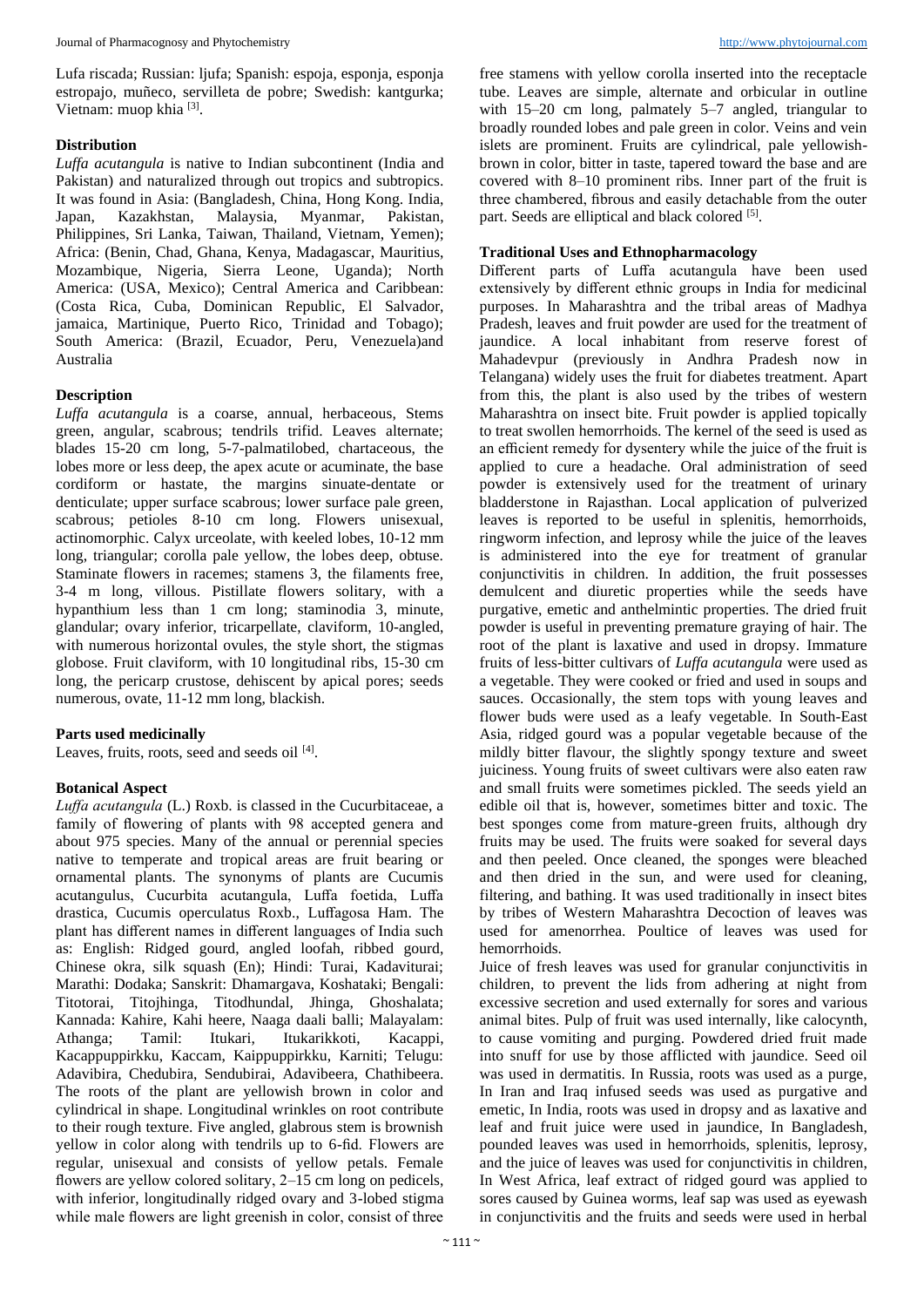preparations for treatment of venereal diseases. In Mauritius, seeds were eaten to expel intestinal worms, while leaf juice was applied externally in eczema [6].

#### **Phytochemistry**

The phytochemical studies have resulted in isolation and identification of approximately 50 compounds, such as flavonoids, anthraquinones, proteins, fatty acids, saponin triterpene, volatile components, and other phytoconstituents. Proteins Various ribosome inactivating proteins (RIPs) were isolated from different parts of Luffa acutangula. Medicinal applications of RIP have received wide attention, as they possess various pharmacological activities including abortifacient, antifungal, anti-tumor, antivirus and HIV-1 integrase inhibitory activities. Junkaietal. (2002) isolated two RIPs, luffaculin1 (1) and2 (2) from seeds by using sodium dodecyl sulfate-polyacrylamide gel electrophoresis (SDS-PAGE). The molecular mass of luffaculin 1 and2wasfound to beat 28kD. Significant anticancer activity was shown by both RIP in human leukemia K562 cells with an IC50 value of 1.1× 10−6 and 2.0 × 10◦7 mol/L, respectively (Junkai etal.,2002). Another RIP, luffangulin (3) was isolated from seed which inhibited cell-free translation  $(IC50 = 3.5 \text{ nM})$  but showed no activity against HIV-1reverse transcriptase. Flavonoids Schilling and Heiser (1981) isolated total 10 flavonoids from different species of Luffa. Among these, only two flavonoids, i.e., apigenin-7-glucoside(4)and luteolin-7 glucoside (5)were present in leaf and flower (SchillingandHeiser,1981). Anthraquinone Anthraquinone derivative1,8-dihydroxy-4-methylanthracene 9, 10dione(6)was isolates using bioassay-guided approach. Only five fractions out of the fourteen were evaluated for anticancer activity against non-small cell lung cancer cells (NCI-H460). Fraction obtained at second position significantly decreased growth of cell with IC50 value of 10 mg/mlconcentration (Vanajothiand Srinivasan, 2015). Fatty Acids Nutritional evaluation of seed showed the presence of fats, proteins, and minerals. The protein and fat obtained from the kernel were 39% and 44% of the total weight, respectively.

Investigational analysis of seed oil showed the presence of total saturated (32.1%) and unsaturated (67.9%) fatty acids which were recognized as myristic  $(0.45\%)$  (7), palmitic (20.9%) (8), stearic (10.8%) (9), oleic (24.1%) (10), and linoleic (43.7%) acid (11). Iodine value, saponification value and acid value of the seed oil were found to be 99.5, 190.8, and 10.5, respectively. The minerals like Fe, Ca, Zn, Cu, P, and Mg were also identified from the seed kernel (Kamel and Blackman, 1982). Saponin Triterpene Seven saponins belonging to the oleanane – type triterpene were isolated from the aerial parts of Luffa acutangula. Methanolic extract was repeatedly chromatographed on normal and reversed phase to obtain designated Acutosides A to G. The triterpene saponins isolated were named as: oleanolic acid 3-O-β-Dglucopyranosyl-(1→2)β-D-glucopyranoside (Acutoside-A) (12), 28-O-[O-β-Dxylopyranosyl-(1→4)-O-α-Lrhamnopyranosyl- $(1\rightarrow 2)$ -α-L-arabinopyranosyl] ester (Acutoside-B) (13), 28-O-[O-β-Dxylopyranosyl-(1→3)-O-β-D-xylopyranosyl-(1→4)-O-α-L-rhaMnopyranosyl mnopyranosyl-(1→2)-α-L-arabinopyranosyl] ester (Acutoside-D) (14), 28-O-[O-α-L-arabinopyranosyl-(1→3)- O-β-Dxylopyranosyl-(1→4)-O-α-L-rhamnopyranosyl-(1→2)-

α-L-arabinopyranosyl] ester (Acutoside-E) (15), 28-O-[O-β-Dxylopyranosyl-(1→3)-[O-β-D-xylopyranosyl-(1→4)-O-α-Lrhamnopyranosyl- $(1\rightarrow 2)$ -α-L-arabinopyranosyl] ester

(Acutoside-F) (16), 28-O-β-D-xylopyranosyl-(1→3)-[O-α-Larabinopyranosyl-(1→3)-O-β-D-xylopyranosyl-(1→4)]-O-α-L-rhamnopyranosyl-(1→2)-α-L-arabinopyranosyl] ester (Acutoside-G) (17). Acutoside-C (machaelinic acid, = 21-βhydroxyoleanolic acid)(18)contains the same sugar moiety as that of Acutoside-B. The study revealed that Acutosides have a common prosapogenin structure but differ in the ester-linked sugar moieties structure [7]

**Volatile Components** Total 25 volatile components from flower were isolated using solid-phase microextraction (SPME) coupled with capillary gas chromatography/mass spectrometry (GC–MS). Out of 25 compounds, 16 volatiles were positively identified and 9 were tentatively identified as 3-methyl-1-butanol (19);  $4,5$ dimethyl-1-hexene(20);  $\alpha$ thujene(21); α-pinene(22);sabinene (23); β-pinene (24); βmyrcene (25); D,L-limonene (26); 1,8cineole (27); β-ocimene (Z) (28); β-ocimene (E) (29); βterpinene(30);γterpinene(31);methyl,methylethylsubstituted benzene (32); trans-linalool oxide (33); trans-dihydrocarvone (34); linalool (35); cis-sabinene hydrate (36);  $\alpha$ -thujone (37); 2-methyl-6methylene-1,7-octadien-3-one (38); 3,4-dimethyl2,4,6 octatriene (39); epoxylinelol (40); α-terpineol (41); 1Hindole (42); nerylacetate (43) (FernandoandGrun,2001).

**Other Phytoconstituents** Six compounds were isolated and analyzed from ethanolic fruit extract using GC-MS named as:  $2,3$ -dihydro, $3,5$ -dihydroxy6-methyl-(4H)-pyran-4-one (44); 3,7,11,15-tetramethyl-2hexadecen-1-ol (45); (3β, 20R) cholest-5-en-3-ol (46); n-hexadecanoic acid (08); 9,12,15 octadecatrienoic acid methyl ester (47) and citronellyl tiglate (48) (Suryanti *et al*., 2017). Nagarajaiah and Prakash (2014) evaluated physical characteristics and the chemical composition of the dehydrated fruit peel. The results exhibited the presence of iron (4.74 mg), calcium (416 mg), phosphorous (233 mg), ascorbic acid (35 mg) (49), carotene (36.96 mg) (50) and tannin (778.20 mg) per 100 gm of peel (Figure 6) (Nagarajaiah and Prakash, 2014)<sup>[8]</sup>.

#### **Pharmacological Activity of Luffa acutangula**

The extracts and purified compounds from Luffa acutangula have been investigated for various pharmacological activities using *in vitro* and *in vivo* models. Extracts from different parts of the plant exhibited potent hepatoprotective, antidiabetic, antihyperlipidemic, antioxidant, anticancer, antibacterial, CNS depressant, immunomodulatory, and antiulcer activity. Some of these activities are discussed below.

#### **Hepatoprotective Activity**

Various studies have reported therapeutic potential of Luffa acutangula against liver diseases. Ethanolic fruit extract showed significant hepatoprotective activity compared to pet ether extract in carbon tetrachloride-induced liver necrosis. It also significantly reduced SGPT, SGOT, serum alkaline phosphatase (ALP), serum bilirubin, serum cholesterol, triglyceride (TG), serum high density lipoproteins (SHDLs), serum total proteins and serum albumin. Histopathological studies of liver showed early necrosis in petroleum ether extract while no necrosis was observed in the ethanolic extract, indicating the hepatoprotective potential of the latter (Ibrahim *et al*., 2014).

In another study, researchers investigated hepatoprotective activity of hydro-alcoholic (70%) fruit extract against carbon tetrachloride and rifampicin-induced hepatotoxicity in Wistar rats. The doses of 100, 200, and 400 mg/kg, p.o. significantly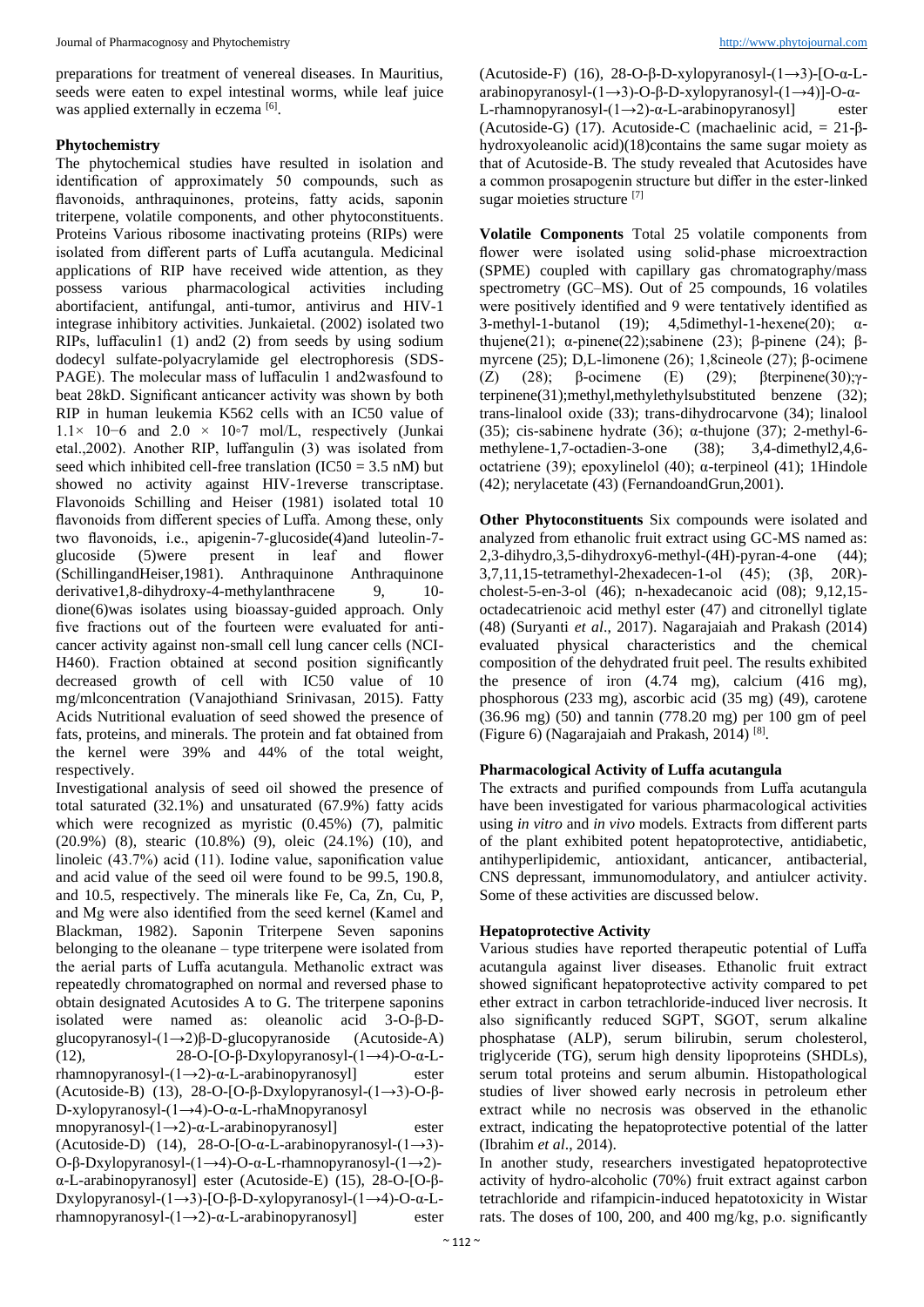reduced serum marker enzyme (AST, ALP, ALT, and LDH) levels which attributed to the hepatoprotective action of the extract in the rat (Jadhav *et al*.,2010).

Hepatoprotective activity of different fractions of alcoholic fruit extract was evaluated by Mishra and Mukerjee (2017) against paracetamol induced liver toxicity. Toluene, chloroform, and ethyl acetate fractions of ethanolic extract were administered orally (100 mg/kg) and biochemical parameters were measured. Ethyl acetate fraction increased direct bilirubin level while ALT, AST, and ALP levels were restored to normal when compared with other fractions. Histopathological evaluation of live cells indicated the absence of necrosis with less vacuole formation (Mishra and Mukerjee, 2017). Furthermore, Ulaganathan *et al*. (2010) screened hepatoprotective activity of ethanolic extract of the leaves against carbon tetrachloride. Carbon tetrachloride induced elevated levels of serum markers (SGPT, SGOT, and ALP) were brought to normal by oral administration of leaf extract.

Tissue specific antioxidant activity of extract have been observed with the help of improved levels of glutathione peroxidase, glutathione-s-transferase, reduced glutathione, superoxide dismutase, catalase, and lipid peroxidation (Ulaganathan *et al*., 2010). Taken together, these results support the traditional use of Luffa acutangula as hepatoprotective agent. However, hepatoprotective effect is still unconvincing as humans studies were not performed. Hence, ridge gourd is worth considering for treatment of hepatic diseases in human and therefore, should be extensively studied. Antidiabetic Activity Ancient literature reported the use of fruit juice in an adrenal variety of diabetes (Nadkarni, 1996)<sup>[9]</sup>.

#### **Antimicrobial effects**

The antibacterial effect of ethanolic extract of *Luffa acutangula* was studied against Pseudomonas aeruginosa, Escherichia coli, Staphylococcus aureus, and Candida albicans. It showed inhibitory zones of 10, 9, 8 and 8 mm against the tested bacteria and fungi respectively.

The antimicrobial activity of methanolic and aqueous extracts of different *Luffa acutangula* var. amara parts (fruits, leaves, roots and seeds) were evaluated against Escherichia coli, Staphylococcus aureus, Klebsiella pneumonia, Proteus vulgaris, Candida albicans, Aspergillus niger, and Fusarium sp, by *in vitro* well diffusion assay. Methanolic and aqueous extracts of different parts showed antimicrobial activity at significant levels. The methanolic extract of seed possessed more inhibitory action against Escherichia coli and Staphylococcus aureus. The methanolic extracts of fruit and leaves also showed antimicrobial activity against Klebsilla pneumonia. Methanolic extracts of fruit and root were effective against Fusarium sp. Both aqueous and methanolic extracts of leaf possessed inhibitory action against Aspergillus niger. Seeds showed the least antifungal activity The antimicrobial activity of the dried leaves extract was studied against Staphylococcus aureus, Staphylococcus pneumonia, Streptococcus pyrogens, Klebsciella pneumonia, Candida albicans and Candida tropicalis. The highest zone of inhibition recorded for the alcoholic extracts of *Luffa acutangula* leaves wasrecorded against Streptococcus pyrogens (20.0  $\pm$ 0.35 mm), followed by (18.0  $\pm$ 0.65 mm) against Candida albicans. The lowest combined MIC and MBC values was recorded against Streptococcus pneumonia and Streptococcus pyrogens. The lowest combined MIC and MFC values was recorded against Candida albicans

Antibacterial activity of *Luffa acutangula* fruit extracts was studied against Pseudomonas aeruginosa, Escherichia coli, Bacillus subtilis and Staphylococcus aureus, E. aerogenes, Shigella dysentriae and Salmonella thypi. Fruit powder was macerated with methanol, and the methanol extract extracted sequentially with hexane, chloroform, ethyl acetate and buthanol. The methanol extract inhibited the growth of the Pseudomonas aeruginosa, Escherichia coli, Bacillus subtilis and Staphylococcus aureus, but did not inhibit the growth of the E. aerogenes, Shigella dysentriae and Salmonella thypi. The ethyl acetate extract showed the highest antibacterial activity against Pseudomonas aeruginosa, Escherichia coli, Bacillus subtilis and Staphylococcus aureus, followed by chloroform, buthanol, and hexane extract, respectively

The antimicrobial effects of the extract of *Luffa acutangula*  var amara fruits were studied against Staphylococcus aureus (ATCC 9144), Bacillus subtilis (ATCC 6633), Pseudomonas aeruginosa (ATCC 25668), Escherichia coli (ATCC 2091), Candida albicans (ATCC 2091), Aspergillus niger (ATCC 6275) and Aspergillus fumigatus (ATCC 13073). The chloroform extracts showed potent antimicrobial activity against Staphylococcus aureus and Bacillus subtilis at concentration of 64 µg/ml and Pseudomonas aeruginosa and Escherichia coli at concentration of 32 µg/ml, chloroform extract showed more antibacterial activity against Gram negative bacteria when compared with standard drug ceftriaxone 0.5 µg/ml. Aqueous extracts showed antibacterial effect against Pseudomonas aeruginosa and Escherichia coli at concentration of 64 µg/ml. Chloroform extract showed more antibacterial activity than aqueous extract. Both extracts showed weak antifungal activities The antibacterial (against Escherichia coli, Staphylococcus aureus and Pseudomonas aeruginosa) and antifungal (against Curvularia lunata, Drechslera hawaiiensis, Fusarium equiseti and Phoma sorghina) activities of fruits and leaves extracts of Luffa acutngula were studied *in vitro*. The fruit extract of *Luffa acutangula* possessed more antibacterial and antifungal activity than the leaf extract. Escherichia coli was more sensitive (29 and 32mm respectively) than Staphylococcus aureus (17 and 20 mm respectively) and Pseudomonas aeroginosa (12 and 18 mm respectively) to the leaf and fruit extracts of Luffa acutangula. Fungi, Curvularia lunata (22 and 31mm respectively) and Drechslera hawaiiensis (20 and 28 mm respectively) showed high sensitivity to leaf and fruit extract, while Phoma sorghina (9 and 13 mm respectively) and Fusarium equiseti (10 and 4 mm respectively) showed weak sensitivity

#### **Antiparasitic effect**

The larvicidal effect of extract of *Luffa acutangula* was studied against the late third larval age group of Culex quinquefasciatus. The larval mortality was observed after 24 h exposure. The LC50 values of the extract of *Luffa acutangula*  was 839.81 ppm.

The anthelmintic activity of the of aerial parts extract of *Luffa acutangula* was studied by *in vitro* test using earth worm Pheretima posthuma test. The methanol extracts of aerial part of *Luffa acutangula* showed moderate anthelmintic activity. At 10 mg/ml concentration, it induced paralysis and death after >90 minutes.

#### **Anticancer effect**

The cytotoxic potential of the ethanolic and aqueous extracts of *Luffa acutangula* was evaluated against human neuronal glioblastoma cells (U343) and human lung cancer cells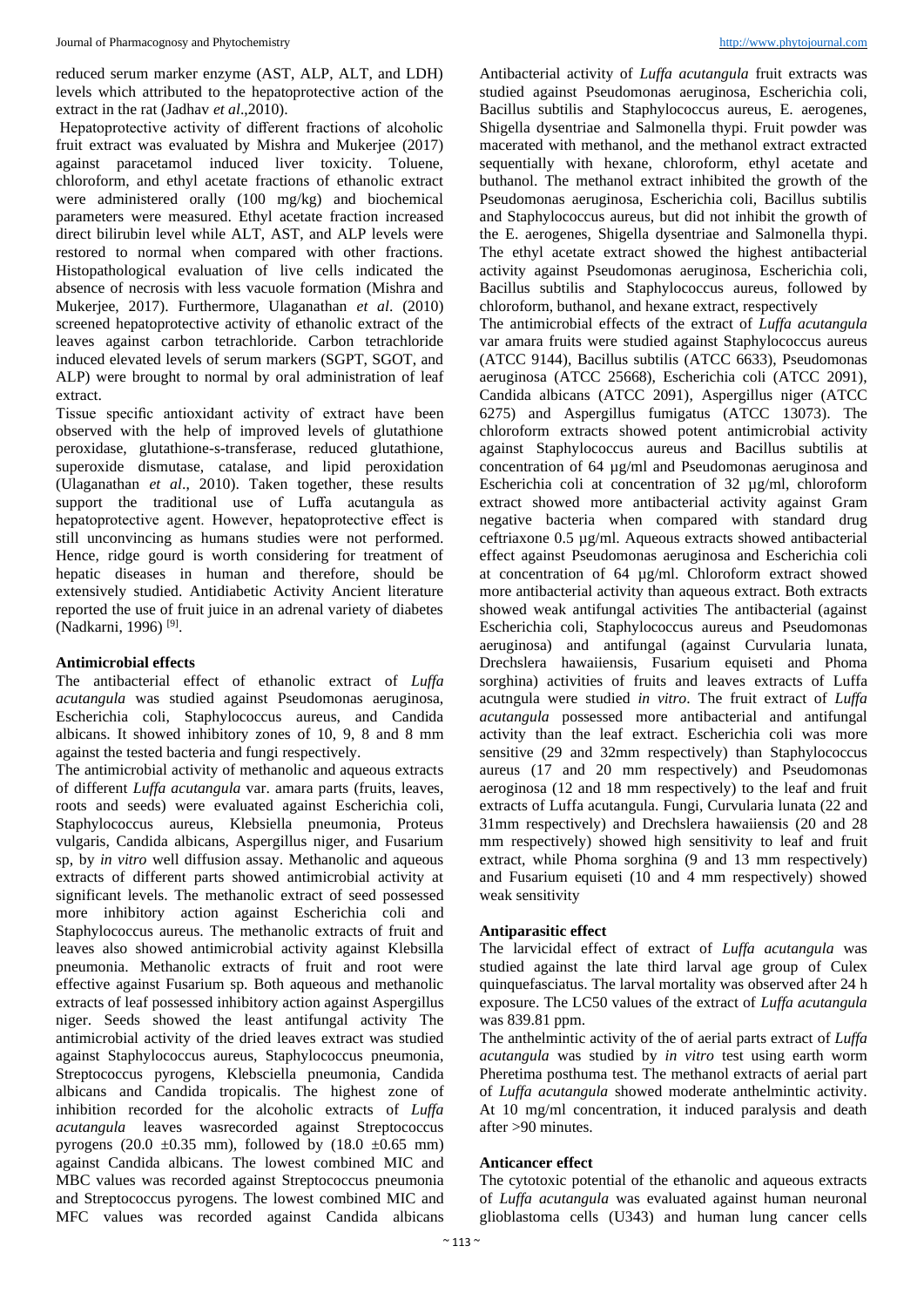(A549). The results showed significant decrease of the viability of the cells in a concentration-dependent manner. The ethanolic and aqueous extracts of *Luffa acutangula*  showed significant cytotoxic activity in both MTT and SRB assay. In brine shrimp lethality bioassay, the aqueous extract also showed more potent cytotoxicity as compared to ethanolic extract.

The *in vitro* anticancer effect of *Luffa acutangula* leaf extracts was studied against human lung cancer cell line (NCI-H460). The leaf extracts exhibits high anti-proliferative activity against the tested cell line, as determined with MTT assay. The IC50 was 20 μg/ml. The extract treated group exhibits high DCF fluorescence (enhanced ROS levels) and significant increase in mitochondrial depolarization when compared to control groups. Nuclear morphology with induction of apoptosis in cells treated with leaf extracts were also observed by microscopic examination using dual staining method of acridine orange-ethidium bromide. The anticancer activity of the ethanolic and aqueous extracts (200 and 400 mg/kg bw orally, for 13 consecutive days) of the *Luffa acutangula* was evaluated in mice against Ehrlich ascites carcinoma (EAC) cell line. Ethanolic and aqueous extracts showed significant decrease in (*p<*0.0001) tumor volume, viable cell count, tumor weight and elevated the life span of EAC tumor bearing mice. Red blood cell, hemoglobin, and white blood cell count were reverted to normal level in treated mice The anti-cancer effects of a methanolic and aqueous extract (200 and 400 mg/kg, oral) of fruit of *Luffa acutangula* was studied in Dalton's lymphoma ascites (DLA) cell induced solid tumor in mice. The Development of solid tumor in mice was significantly diminished by both extracts Five major fractions were obtained from *Luffa acutangula* and evaluated for their anti-proliferative activity against non-small cell lung cancer cells (NCI-H460). Among the tested fractions, one fraction was effectively decreased the growth of cancer cells with IC50 values of 10 µg/ml concentration. Furthermore, it significantly increased intracellular reactive oxygen species and decreased the mitochondrial membrane potential. The apoptogenic activity of this fraction was confirmed by cell shrinkage, membrane blebbing and formation of apoptotic bodies. A single bioactive compound was isolated from the active faction, and identified as 1,8 dihydroxy-4 methylanthracene 9,10-dione.

#### **Antioxidant effect**

The antioxidant effect of ethyl acetate and ethanol extracts of dried leaves of *Luffa acutangula* var amara was evaluated by 1, 1-diphenyl-2-picrylhydrazyl hydrochloride (DPPH) reduction method, lipid peroxidation method, reduced glutathione and nitric oxide scavenging method. The ethanol and ethyl acetate extracts at 25 to 800 mcg/ml concentrations showed significant anti-oxidant effect in nitric oxide and DPPH models. Significant inhibitory activity on lipid peroxidation and glutathione reduced assay were also possessed by the extracts DPPH scavenging capacity of various ridge *Luffa acutangula* peel extracts was analyzed. Extracts were able to quench the DPPH radical, among five different extracts, aqueous extract showed comparatively more scavenging activity (24.71%) followed by ethanol (18.87%), acetone (13.05%), methanol (11.13%) and ethyl acetate extracts (7.14%)

The antioxidant activity of the extracts of *Luffa acutangula*  var. amara were assessed using DPPH, ABTS, superoxides radical, reducing power and phosphomolybdenum assay. Among the all extracts, the ethanolic extract of fruit pericarp produced potent antioxidant activity and showed presence of gallic acid and catechin, the total phenolic and flavonoid contents showed positive correlation with antioxidant potential of the extract.

The ethanolic seed extract of *Luffa acutangula* var amara was evaluated for antioxidant activity by 1,1-Diphenyl-2-picryl hydrazyl and hydrogen peroxide method. The extract showed potent antioxidant activity  $(75.33 \pm 0.592)$  and  $76.50 \pm 0.281\%$ ) at 200 μg/ ml by 1,1-Diphenyl-2-picryl hydrazyl and hydrogen peroxide method as compared to ascorbic acid

The antioxidant activity of the methanol extract of *Luffa acutangula* and its derived fractions, such as n-hexane, chloroform, ethyl acetate, n-butanol and residual aqueous fraction were studied using β-carotene bleaching method, in addition to their correlation to the total phenolics and flavonoids contents. The results showed that methanol extract of Luffa acutangula, n-hexane and chloroform extracts possessed significant antioxidant activities. The total phenolics content was ranged from  $18.7 \pm 0.11$  to  $105.1 \pm 0.08$ mg GAE/g and the total flavonoids content was ranged from  $34.9\pm0.09$  to  $105.3\pm0.09$  mg QE/g of dried weight basis. The correlation coefficients between the antioxidant activities and the phenolics/flavanoids contents were found to be very small. The highest antioxidant activity was demonstrated by n-hexane extract and the highest total phenolics/flavonoids contents were presented by ethyl acetate extract The methanolic extract of *Luffa acutangula* fruit showed higher antioxidant activity  $(71.4 \pm 4.46\%$  at 1 mg/ml) compared to hexane and aqueous extracts  $(13.93\pm1.3 \text{ and } 51.84\pm3.76\%$ , respectively). This extract was further partially purified chromatographically and out of these fractions (F1, F2, F3, F4, F2-1, F2-2, F2 -3 and F2-4), F2-3 showed significant antioxidant activity  $(73.96 \pm 6.4\%)$  at 25 µg/ml). This fraction was further tested for its effect on lipid peroxidation, on superoxide dismutase, catalase and glutathione, in t-butyl hydroperoxide (t-BHP) treated-erythrocytes. Pretreatment with fraction F2-3 significantly inhibited lipid peroxidation in a dose and time dependent manner compared to control. Catalase, SOD and GSH levels were also brought up in a dose and time dependant manner compared to control.

*Luffa acutangula* pulp and peel powders as well as their extracts were evaluated for their antioxygenic activity using linoleic acid peroxidation, β-carotene-linoleic acid bleaching and 1,1-diphenyl-2-picryl-hydrazyl (DPPH) methods. Ethanol/water extracts from *Luffa acutangula* pulp and peel showed highest antioxygenic activity followed by water extracts, while the petroleum ether extract showed moderate antioxygenic activity. *Luffa acutangula* peel powder and its extracts showed slightly higher antioxygenic activity than *Luffa acutangula* pulp powder and its extracts. The antioxidant effect of four successive extracts of L. amara pericarp (LAP) were evaluated *in vitro*. The extracts exhibited significant antioxidant activity in the DPPH, ABTS assays. The IC50 values obtained for DPPH, ABTS scavenging of ethanol extract were  $84.00 \pm 0.76$  and  $43.76 \pm 0.62$  µg/ml which were found the least among all extracts and comparable to the reference standard ascorbic acid (IC50=  $41.89 \pm 0.36$ ) and 12.16±0.04 μg/ml). The total antioxidant capacity of ethanol extracts found to be highest  $(30.72 \pm 0.73 \text{ µg/ml})$ (equivalent to ascorbic acid). In superoxide radical scavenging assay, the petroleum ether and aqueous extracts showed the least, while ethyl acetate and ethanol extracts showed the highest scavenging ability, similar to the results of DPPH assay. It was found that the reducing power increased with the concentration of test extracts. The extracts exhibited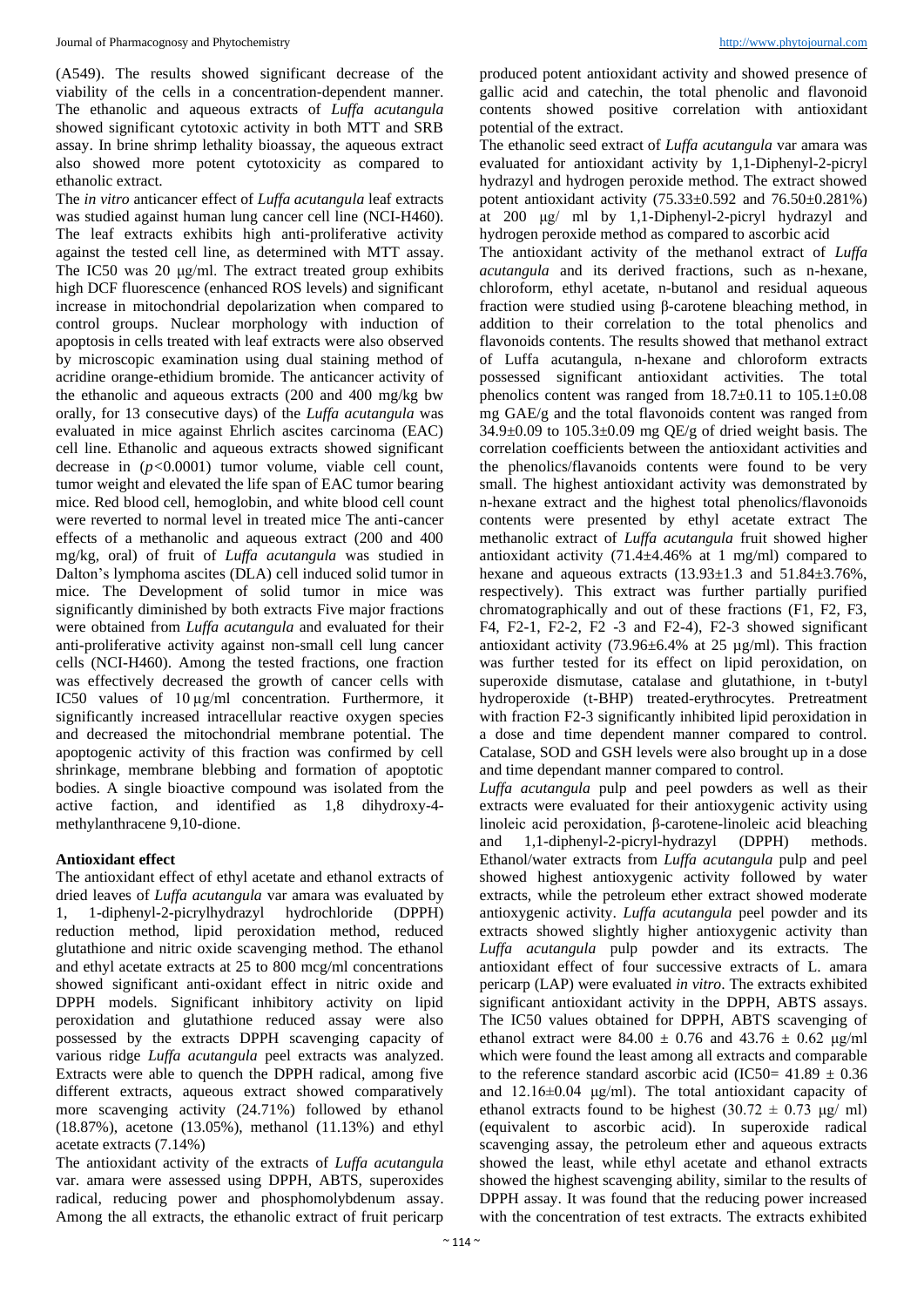a good reducing power. The ethyl acetate and ethanol extracts exhibit maximum reducing of 0.615  $\pm$  0.058 and 0.512  $\pm$ 0.004 at 0.80 mg/ml for, respectively  $[10]$ 

#### **Hypoglycemic effect**

Antihyperglycemic activity of the methanolic fruit extract of *Luffa acutangula* was evaluated through oral glucose tolerance tests in glucose-loaded mice. The methanolic extract of the fruits significantly and dose-dependently reduced blood sugar concentrations (38.5, 39.6, and 41.8% reduction at 100, 200 and 400 mg / kg bw). At a lower extract dose of 50 mg per kg bw, the extract reduced blood sugar concentrations by 13.1%, but the effect was not statistically significant.

The antidiabetic activity of fruits and seeds ethanolic extract of *Luffa acutangula* was studied in streptozotocin induced diabetic in rats. The extract (200 and 400 mg/kg) significantly (*p<*0.05) reduced fasting blood sugar of streptozotocin diabetic rats in a dose-related manner, with maximum hypoglycemic effect after 21 days.

The hypoglycemic activity of the methanolic leaves extract of *Luffa acutangula* was evaluated in mice. *Luffa acutangula*  extract possessed significant hypoglycemic activity when administered 15 min after glucose load using a modified oral glucose tolerance test in mice. Among three plant extracts (Bixa orellana, Kyllinga monocephala and Luffa acutangula), *Luffa acutangula* showed the most potent glucose level decreasing effect (37.5%) comparable to that of possessed by glibenclamide (37.88%).

The hypoglycemic effect of petroleum ether, chloroform and ethanol extracts of fruits of *Luffa acutangula* were evaluated in alloxan induced diabetic Wister rats. Chloroform and alcoholic extracts of fruits of *Luffa acutangula* showed more significant  $(p< 0.01)$  reduction in blood glucose level in alloxan induced diabetic Wister rats compared to control and glibenclamide (10 mg/kg bw).

The antidiabetic and antihyperlipidemic potentials of methanolic and aqueous extracts (100, 200 and 400 mg/kg, po) of *Luffa acutangula* (LA) fruits were studied in Streptozotocin(65 mg/kg, ip) and nicotinamide (120 mg/kg, ip) induce non insulin dependent diabetes mellitus in rats. The methanolic extract at a dose of 100 mg/kg was found to be active  $(p < 0.05)$  but the antidiabetic activity was increased significantly  $(p < 0.01)$  at a dose of 200 and 400 mg/kg as compared to the aqueous extract, the methanolic extract also showed dose dependent pronounced (*p<*0.01) antihyperlipidemic activity in comparison with the aqueous extract

#### **Hepato- cardio- and nephro-protective effects**

The hepatoprotective activity of *Luffa acutangula* var amara fruits extracts was studied against carbon tetrachloride induced hepatotoxicity. Alcoholic extract (150 mg/kg, po) showed good hepatoprotective activity, while petroleum extract (150 mg/kg, po) showed moderate hepatoprotective activity as compared with standard silymarin (100 mg/kg, po). These effects were further confirmed by histological study The hepatoprotective activity of hydroalcoholic extract of *Luffa acutangula* was also evaluated against CCl4 and rifampicin-induced hepatotoxicity in rats. The hydroalcoholic extract showed significant hepatoprotection against CCl4 and rifampicin induced hepatotoxicity in rats. Hepatoprotective activity of the hydroalcoholic extract was due to the decreased levels of serum marker enzymes (AST, ALT, ALP and LDH) and increased total protein including the improvement in histoarchitecture of liver cells of the treated groups as

compared to the control group. The hydroalcoholic extract also showed significant decrease in malondialdehyde

formation, increased activity of non-enzymatic intracellular antioxidant, glutathione and enzymatic antioxidants, catalase and superoxide dismutase.

The hepatoprotective and antioxidant activity of ethanol leaves extract (200, 400, 600 mg/kg, po) of *Luffa acutangula*  var amara were evaluated in CCl4- induced hepatic damage in rats. The elevated serum enzymatic levels of serum glutamate oxaloacetate transaminase, serum glutamate pyruvate transaminase, serum alkaline phosphatase, total bilirubin, total cholesterol and total protein were restored towards normalization significantly by the extract. The possible mechanism of these activities could be due to free radical scavenging and antioxidant activities which attributed to the flavanoids in the extractThe protective effects of hydroalcoholic extract of *Luffa acutangula* on doxorubicin induced cardio and nephrotoxicity were investigated in mice using various parameters such as serum biomarkers, antioxidants in target organs and histoarchitecture alterations. Pretreatment with hydroalcoholic extract reversed significantly the elevated serum alanine amino transferase, lactate dehydrogenase and creatinine phosphokinase in heart and kidney in doxorubicin treated mice. Hydroalcoholic extract treatment also inhibited the elevated malondialdehyde and restored the depleted glutathione, catalase, superoxide dismutase in heart and kidney tissue. The altered histoarchitecture of heart and kidney tissue due to doxorubicin treatment were also improved with hydroalcoholic extract. The protective activity observed with hydroalcoholic extract on doxorubicin induced cardio and nephrotoxicity in mice was related to antioxidant property of the plant extract.

#### **Gastroprotective effect**

The gastroprotective effect of *Luffa acutangula* methanolic and aqueous extracts (100, 200 and 400 mg/kg once daily for 21 days) on aspirin induce gastric ulcerations was studied in streptozotocin induced diabetic rats. Methanolic extract significantly (*p<* 0.01) increased mucosal glycoprotein and antioxidant enzyme level in gastric mucosa of diabetic rats than aqueous extract  $(p < 0.05)$ . Methanolic extract was efficient in reversing the delayed healing of gastric ulcer in diabetic rats close to the normal level. It exhibited better ulcer healing effect than glibenclamide and aqueous extract, because of its antihyperglycemic and mucosal protective actions.

#### **CNS effects**

The ethanolic extracts of defatted fruits of *Luffa acutangula*  var amara were studied for its effect on behavioral changes, exploratory activity and barbiturate sleeping time in mice. The extract exhibited dose-dependent CNS depressant activity. The ethanolic extract showed significant reduction in exploratory activity in a dose dependent manner. Furthermore, it enhanced pentobarbitone sodium induced hypnosis in single dose treated as well as in chronically treated groups of mice.

The anticataleptic efficacy of ethanol extract of *Luffa acutangula* in haloperidol induced catalepsy was studied in rats using block method, locomotor activity in actophotometer and exploratory behavior in hole board apparatus. Ethanol extract treated rats showed significant  $(p < 0.01$  and  $p < 0.05$ ) increase in head dippings and line crossings when compared with negative control group at 90, 120, 150, 180 min after haloperidol challenge. The author postulated that the